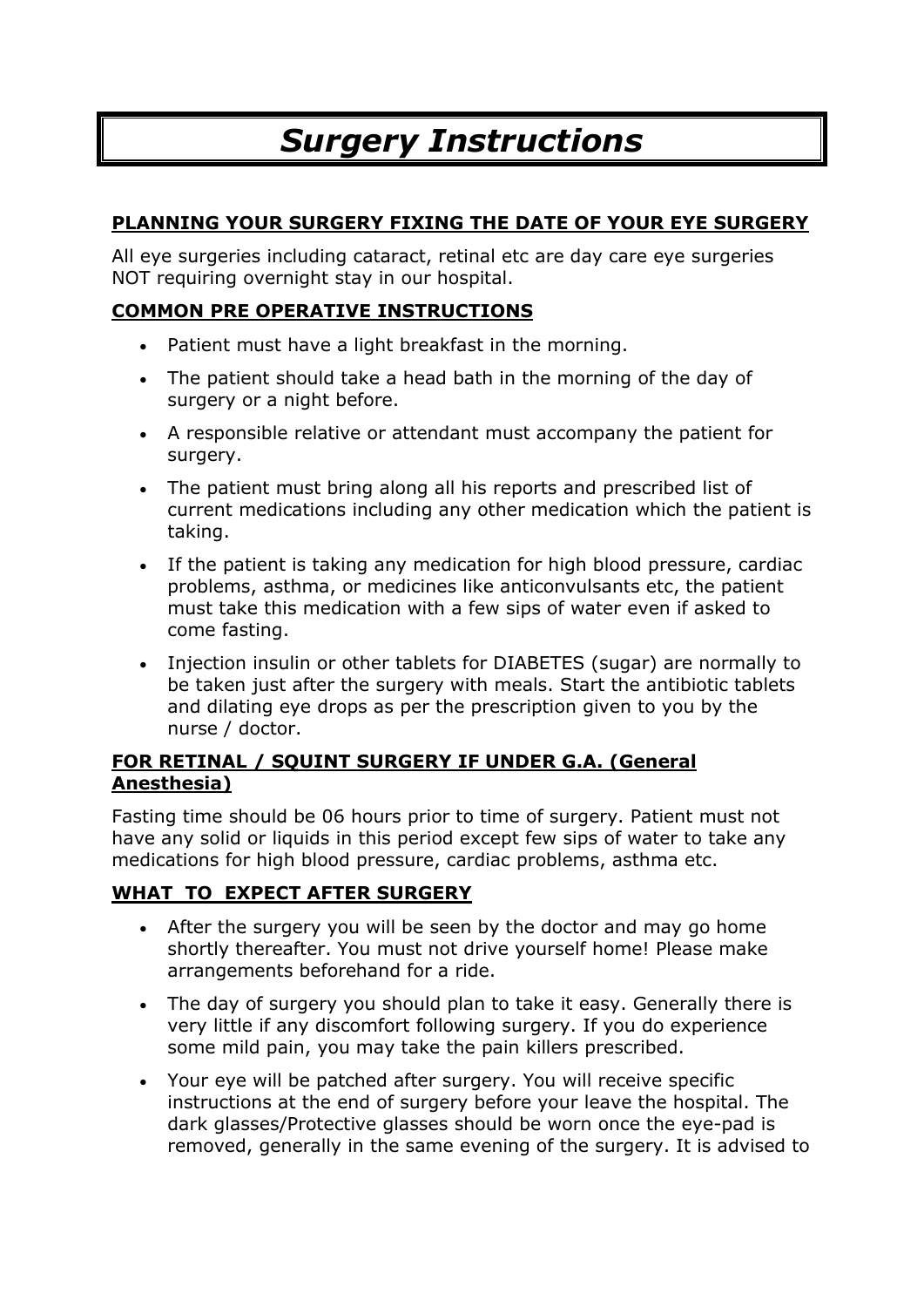wear protective glasses even at night and in bed for the first 2 days after surgery. This is to prevent accidental rubbing of the eye.

You will be informed of all post operative care and instructions by the Nurse at time of discharge along with the discharge summary and list of post-op medicines.

Improvement in vision is gradual. Glasses are generally prescribed within 1-3 weeks of surgery as per the healing. These glasses may need to be adjusted later as your eye continues to heal.

ANY INCREASE IN REDNESS OR PAIN OR SUDDEN DECREASE IN VISION NEEDS AN URGENT CHECK-UP WITH THE DOCTOR. This may be a sign of serious infection in the eye.

#### **SPECIFIC POST OPERATIVE INSTRUCTIONS:**

## **CLEANING YOUR EYE**

For the first week following surgery you should protect the eye from injury. Do not rub or put pressure on the eye. Avoid head bath and contamination of eye with dirty hands or tap water for 10 days. To clean the eye use boiled and cooled water to wash gently after closing the eye. Use clean soft tissue. Do not use cotton.

#### **PUTTING EYE DROPS**

- Never use a pin/needle to open the eye drop bottle. Screw on the cap tight to open it.
- Retract the lower lid and instill one drop of the prescribed eye drop into the eye. Eye drops should be used as per the prescription. Only 1 drop at a time is enough.
- Keep both eyes closed for at least 1minute after each eye drop

## **PROTECTING YOUR EYE**

- Put on dark glasses throughout the day for one week.
- Wipe tears below the margin of the dark glasses. Do not touch the eye.
- Do not place cotton wool between the glasses and the eye.
- Do not sleep on the operated side for 1 week.
- For the first one week from the time of operation, take a bath below the neck. Face and hair can be washed after 5 days. But avoid getting water inside the eye.

## **ACTIVITIES**

- Avoid strenuous activities.
- Do not lift very heavy objects for about 15 days after the surgery
- You may start reading and watching TV after 1 days. Take rest frequently with both eyes closed.